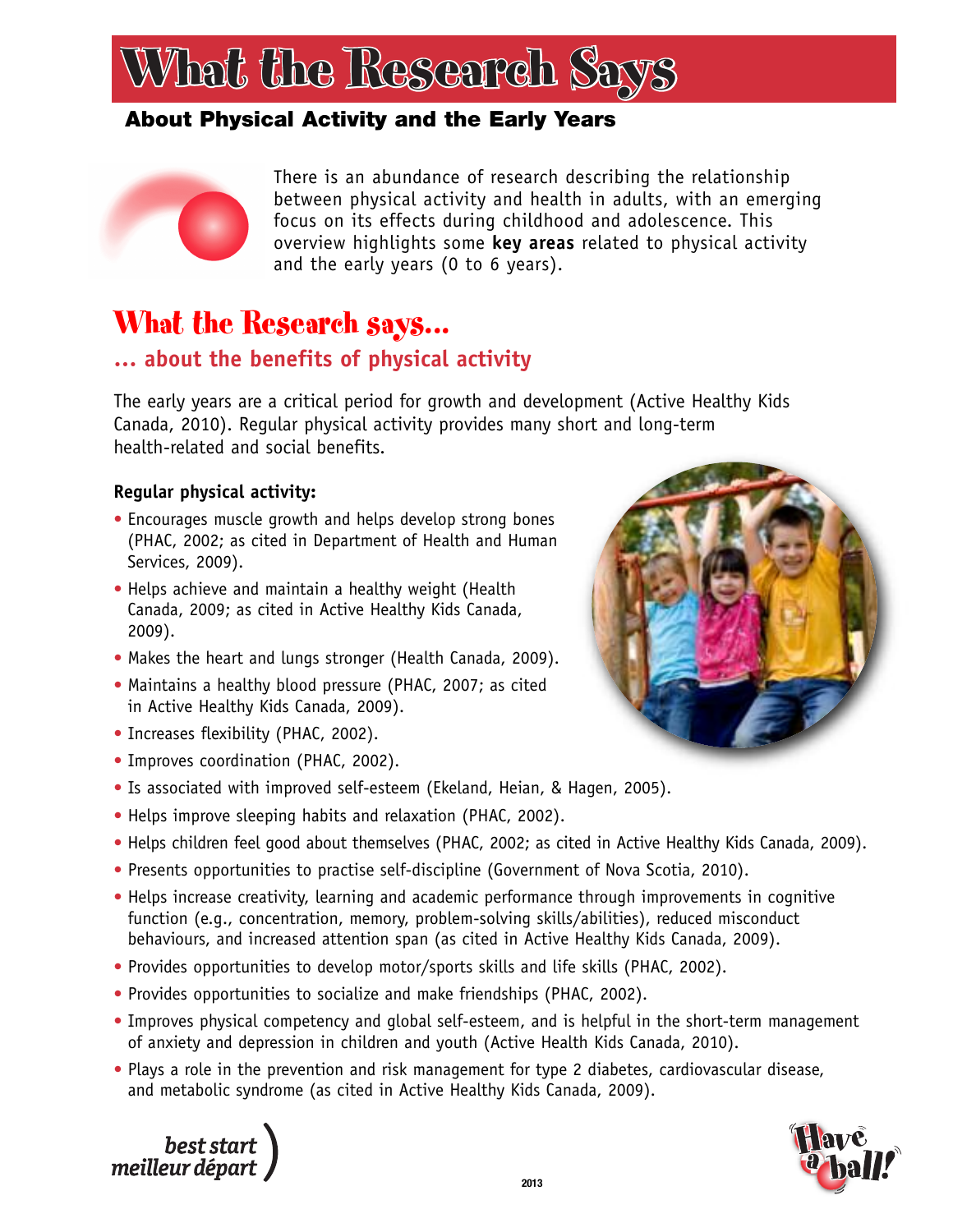# What the Research Says What the Research Says

#### **… about the relevance of physical activity for the young child.**

According to Active Healthy Kids Canada (2010) physical activity and its importance to health in the early years represent a knowledge gap in Canada and around the world. However, we do know that:

- As little as an additional 60 minutes per week of physical activity has been associated with improved:
	- bone properties (Janz et al., 2001; Specker & Binkley, 2003);
	- aerobic fitness (Alpert, Field, Goldstein, & Perry, 1990); and
	- motor skills in young children (Alpert, Field, Goldstein, & Perry, 1990; Fisher et al., 2005; Haywood, & Getchell, 2005; Saakslahti et al.,1999).
- The majority of the evidence points to the role of physical activity during early years on improving motor skill development, a key factor in the likelihood of participation in physical activity during later childhood and adolescent years (Barnett, van Beurden, Morgan, Brooks, & Beard, 2009; Fisher et al., 2005; Okely, Booth, & Patterson, 2001).
- Movement is an important part of a child's physical, mental and emotional development and one of the important mediums through which young children form impressions about themselves and their surroundings (as cited in Active Healthy Kids Canada, 2009).
- Whatever the setting, children under five require adequate unstructured play and time outdoors for physical, cognitive and emotional development (as cited in Active Healthy Kids Canada, 2010).
- Activity satisfies a child's curiosity of movement (Eastman, 1997).
- Positive feelings are experienced when early childhood educators, parents, and children are involved in physical activity including active play (Eastman, 1997).
- Games and activities encourage interaction among children (as cited in Active Healthy Kids Canada, 2009; PHAC, 2002).
- Enjoyable physical activity experiences promote a positive attitude about active lifestyles (Eastman, 1997; Lawlis, Mikhailovich & Morrison, 2009).





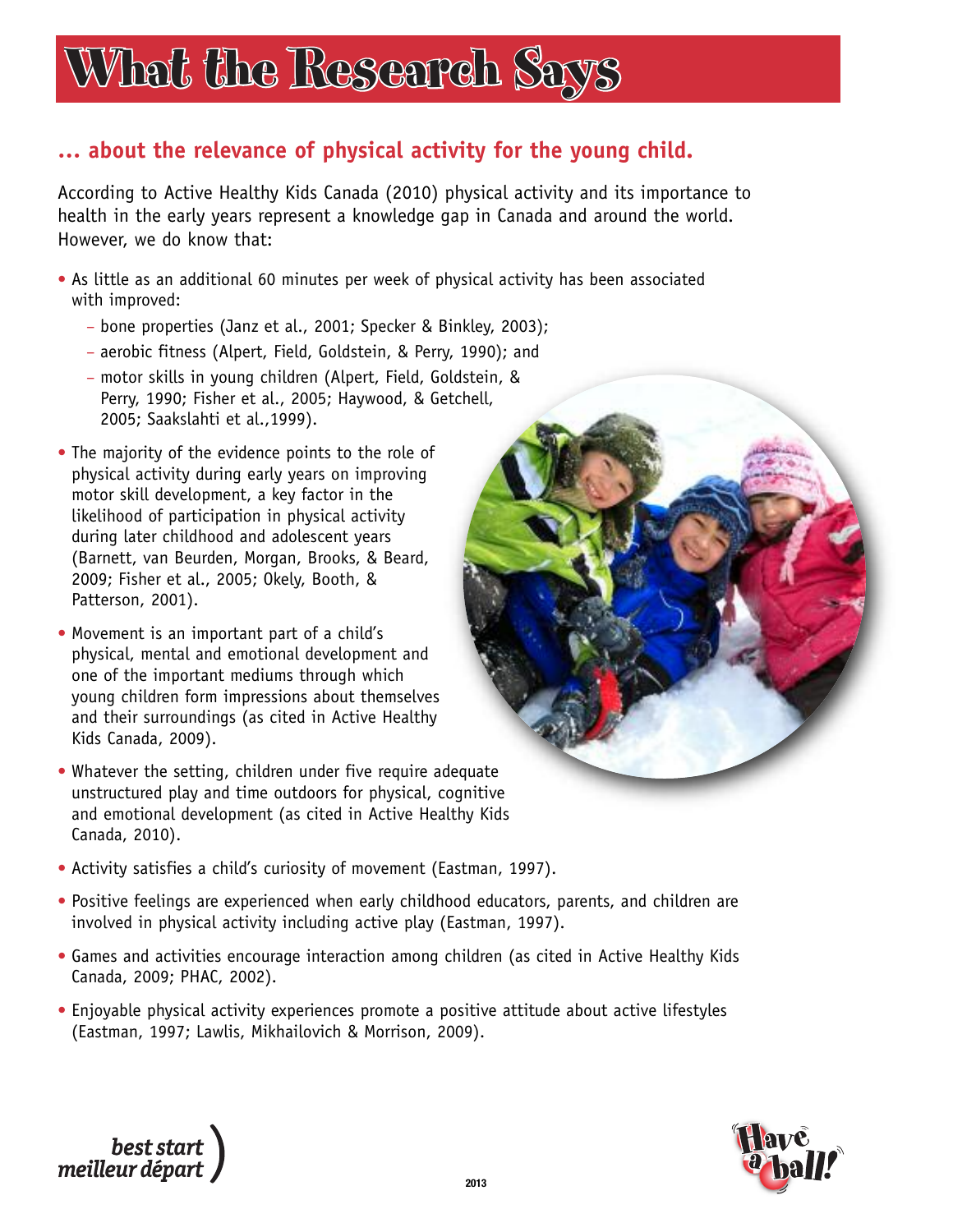- Young children solve problems and gain success through challenges and explorations (Eastman, 1997).
- Activities that enhance motor competence (more structured than free play opportunities) among very young children may have tremendous physical and emotional health benefits (as cited in Active Healthy Kids Canada, 2009; Eastman, 1997).
- There is a connection between physical activity and self-esteem among very young children (as cited in Active Healthy Kids Canada, 2009; Ekeland, Heian, & Hagen, 2005).
- Children who have not developed basic movement skills to a point where they are experiencing success are less likely to choose to be physically active. The best time for basic movement skill development is during the early years (as cited in University of Winnipeg, 2004).
- During the first five to seven years of life, children attain basic movement skills initially through maturational changes: e.g. postural adjustments, sitting, crawling, walking, running (Gallahue & Ozmun, 2006).
- Some aspects of activity and fitness levels early on in childhood may carry over into adulthood, when sedentary habits have their impact (Blair, 1992).
- In toddlers, the transition from crawling to standing and walking is a natural and normal part of growing and experiencing movement. Preschoolers explore a broader range of movement as they learn to run, jump, climb, and throw. Informal and friendly play will do much to nurture their love of physical activity (Canadian Fitness and Lifestyle Research Institute, 2005).
- Play and games provide an opportunity for children to learn the consequences of their behaviour (Schaefer & Reid, 2001).





best start<br>, meilleur départ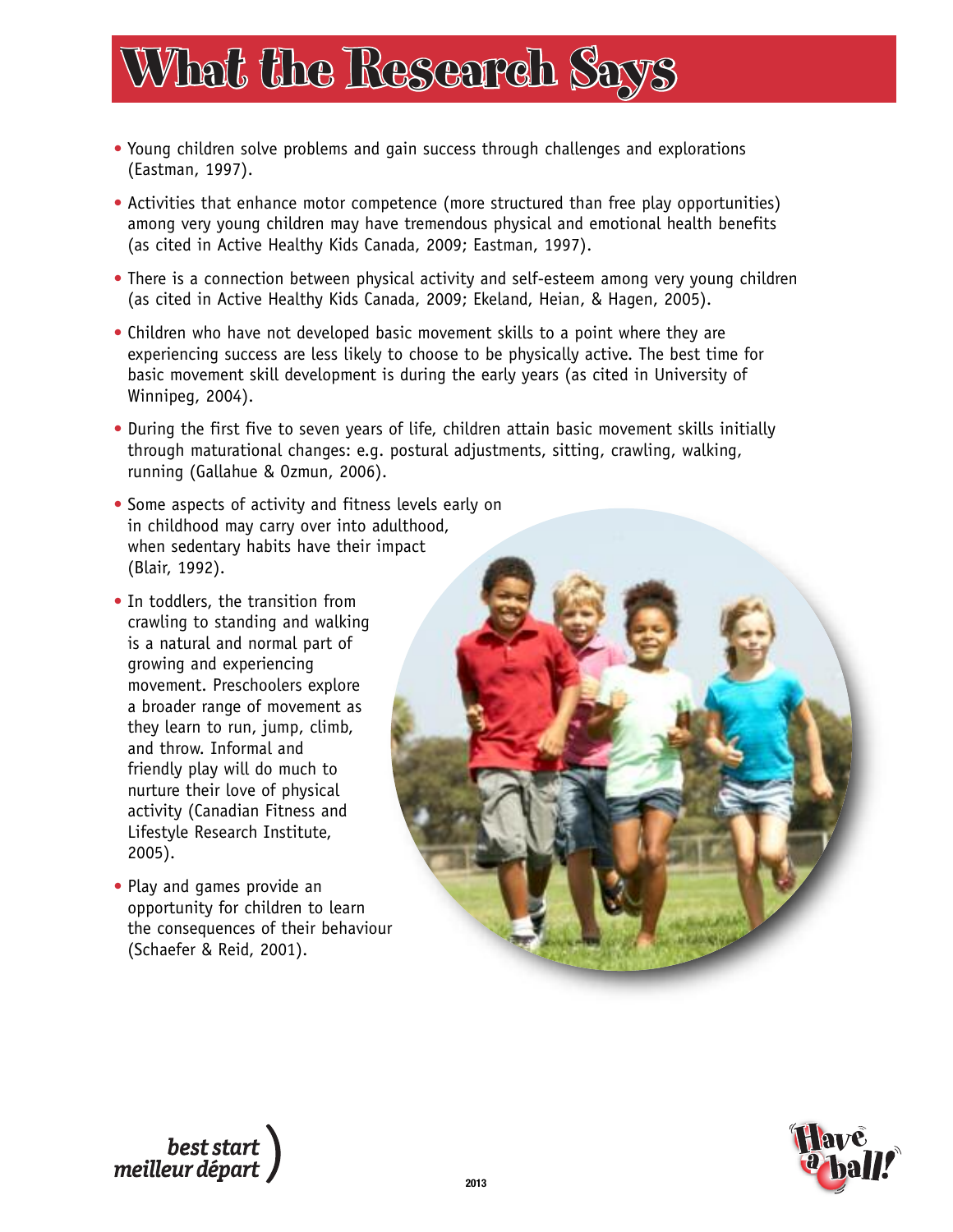#### **… about how active young Canadian children are.**

Most of the statistics we have relate to children five and over, as it is difficult to assess the activity habits of children less than five years old. However, we do know the following:

- The National Longitudinal Survey of Children and Youth (NLSCY) indicates that only 36% of 2-3-year-olds and 44% of 4-5-year olds regularly engage in unorganized sport and physical activity each week (as cited in Active Healthy Kids Canada, 2010).
- A survey of Edmonton parents indicates that only 42% of preschoolers get 90 minutes of physical activity per day (as cited in Active Healthy Kids Canada, 2010).
- Less than half of Canadian children under five are getting regular physical activity as part of their daily routines (Active Healthy Kids Canada, 2010).
- Many studies suggest that young children are quite inactive and may be at risk for adverse health consequences (as cited in Temple, Naylor, Rhodes, & Higgins, 2009).
- Numerous studies demonstrate that adults and children are more active on warmer days and on days when it is not raining or snowing (as cited by the Canadian Fitness and Lifestyle Research Institute and ParticipACTION, 2010).
- Levels of physical activity decline in children between the ages of 3 and 4-5 years of age (Taylor et al., 2009).
- Nearly half of preschool-aged children do not engage in sufficient physical activity according to NASPE guidelines (Tucker, 2008).
- Various data sources show that children in lower socio-economic circumstances experience lower levels of physical activity and higher levels of inactivity (Active Healthy Kids Canada, 2009, 2010).
- There has been a steady increase in the percentage of children aged 4 to 5 years participating in organized sports at least once per week. However, the overall rate is still hovering around 15% (Active Healthy Kids, 2010, with data derived from the National Longitudinal Survey of Children and Youth).
- 50% of children aged 4 to 5 years participate in unorganized sport once per week. This trend decreased between the late 1990s and 2000; however, it appears to have rebounded in 2002-2003 and 2004-2005 (Active Healthy Kids, 2010, with data derived from the National Longitudinal Survey of Children and Youth).





best start<br>| best start<br>| meilleur départ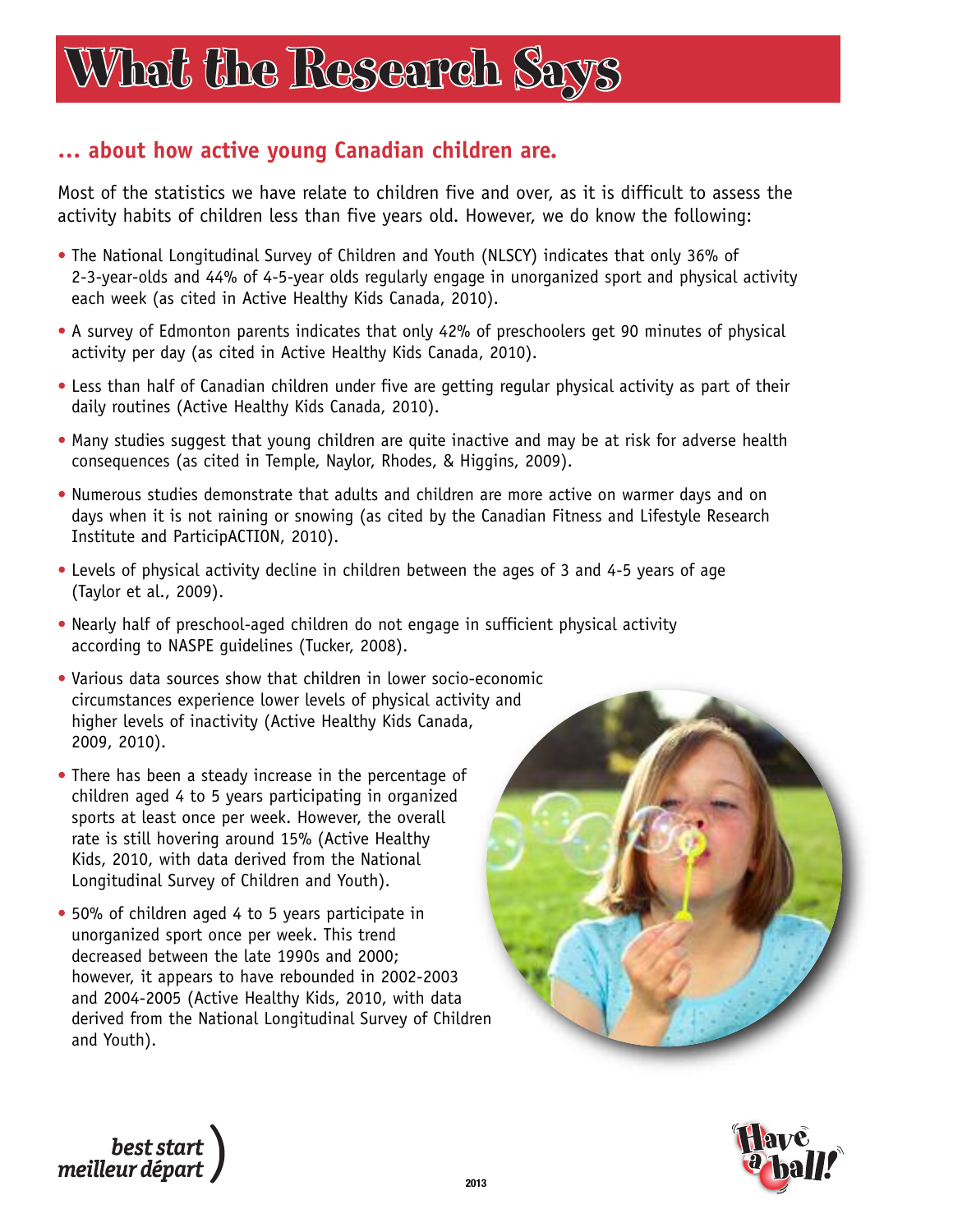#### **… about screen time:**

- In 1971, the average age at which children began to watch TV was 4 years; today, it is 5 months (Zimmerman, Christakis, & Meltzoff, 2007).
- A review paper published in early 2009 argues that DVDs and TV shows aimed at infants may be doing more harm than good (as cited in Active Healthy Kids Canada, 2009).
- In today's society, more than 90% of children begin watching TV before the age of 2 in spite of recommendations that say screen time should be zero for children under two, and limited to 1 hour for children 2-4 (Christakis, 2009).
- Data from 2004-2005 indicate that 27% of children aged from 2 to 3 years, and 22% of children aged from 4 to 5 years, are watching more than 2 hours of TV per day. Researchers caution that the flashing lights, quick edits and auditory cuts used in TV shows may be over-stimulating developing brains and therefore negatively affecting language development, attention span and cognitive development (Christakis, 2009).
- Many parents are not concerned with the amount of screen viewing their preschool children engage in. Very few parents seem to appreciate the linkage between preschoolers' screen-viewing habits and their potential risk for obesity (He et al., 2005).
- Screen time, a proxy indicator of overall inactivity and sedentary behaviour, has been associated with reductions in physical health (as cited in Active Healthy Kids Canada, 2009).
- Screen time is associated with increased aggression, reduced academic achievement and cognitive functioning, reduced sleep time, and earlier initiation of high risk behaviours (Active Healthy Kids Canada, 2010).



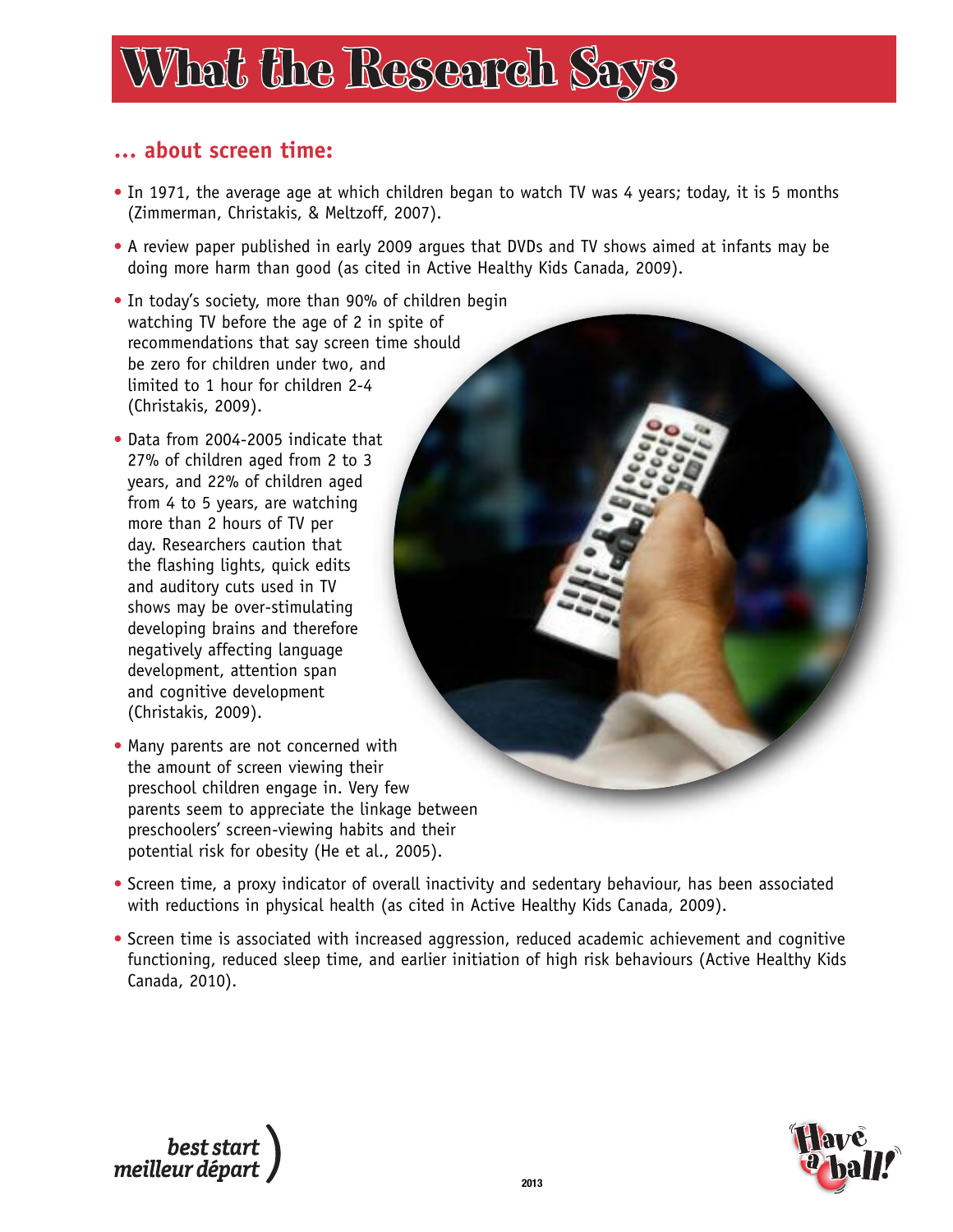#### **… about physical activity in childcare:**

- Children in the early years are increasingly spending a large proportion of their time in daycare settings where active play should be commonplace. One US study in a childcare centre setting showed that 89% of children's time was spent being sedentary (Brown et al., 2009).
- A Canadian study done in family childcare settings during the summer months using accelerometers found that the levels of moderate-vigorous physical activity were very low. Although the family child care settings in the study offered good or very good physical environments for movement, it appears that little time was spent in play that was of moderate or vigorous intensity. The majority of physical activity was of light intensity and many children were sedentary for long periods of time during the day (Temple, Naylor, Rhodes, & Higgins, 2009).
- Additional studies indicated that physical activity levels in childcare settings are low and levels of sedentary behaviour are typically high with long periods physical inactivity common (Freedman et al., 2005; Brown, et al., 2009).
- A study examining the levels of physical activity for preschool children in Calgary found that only 14% of preschool children receive 60 minutes of physical activity per day at their childcare centre, the rest of the centres reported less than 60 minutes of physical activity a day. The questionnaire found that children receive much more unstructured (79%) physical activity compared to structured (42%) (as cited in Anderson, 2008).
- Research indicates that the childcare facility has a very strong influence on young children's physical activity levels (Pate, Pfeiffer, Trost, Ziegler, & Dowda, 2004; Trost, Ward, & Senso, 2010; Cosco, Moore, & Islam, 2010).
- Childcare is an important setting to help young children obtain adequate levels of daily movement (Murata, & Maeda, 2002; McWilliams, Ball, Benjamin, Hales, Vaughn, & Ward, 2009).



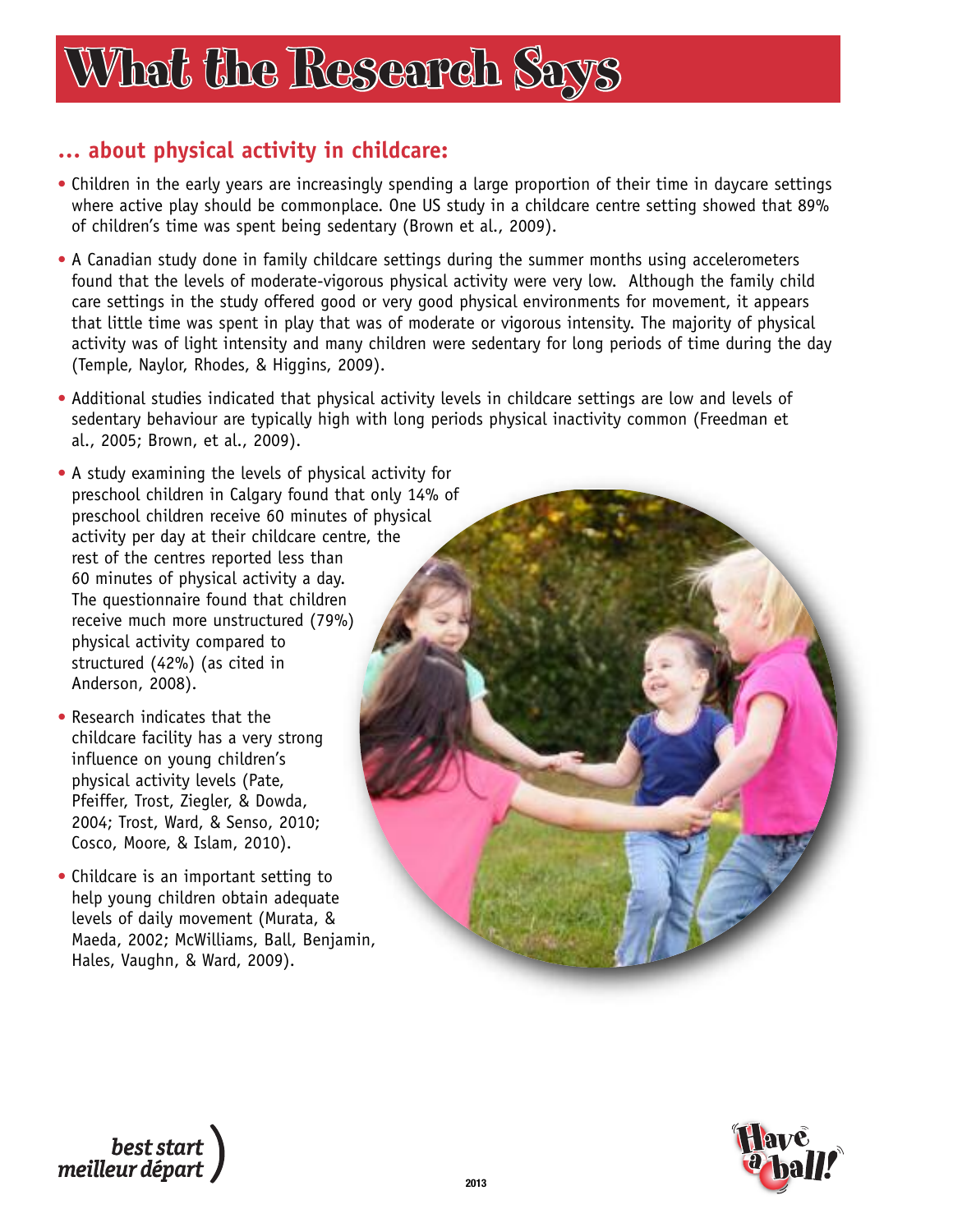## What the Research Says What the Research Says hat

#### **… about gender differences**

- Since the inception of the Report Card in 2005, Active Healthy Kids Canada has reported on the gender disparity in physical activity participation for children and youth. This gender disparity in physical activity levels has been demonstrated to be consistent over time from many surveys (Active Healthy Kids Canada, 2010).
- This gender difference may not be as noticeable in younger preschoolers however. One Canadian study done in family child care settings did not demonstrate that boys were more active than girls at age 3. It is suggested that differences in physical activity patterns may emerge during the preschool years and be more noticeable at age 5 (Temple et al., 2009).

#### **… about obesity and fitness**

- In Canada, 15.2% of 2-5-year-olds are overweight and 6.3% are obese. This combined percentage has remained virtually unchanged at around 21% in 1978/79 and 2004. However the rates increased dramatically for children aged 6-11 (from 13% in 1978/79 to 26% in 2004) and children ages 12 to 17 (14% in 1978/79 to 29% in 2004) (Shields, 2008).
- There may be some regional differences in the prevalence of preschool obesity. For example, research in Newfoundland and Labrador indicates that 26% of the preschoolers were overweight or obese (Canning et al., 2004)
- Obesity in infancy persists through the preschool years (Mei, Grummer-Stranwn, & Scanlon, 2003).
- Children who become obese before the age of six are likely to be obese later in childhood (Quattrin, Liu, Shaw, Shine, & Chiang, 2005).
- An overweight child at any age is at risk of being overweight at 35 years of age (Guo, Huang, Maynard, Demereth, Towne, Chulea, et al., 2000).
- Childhood obesity is associated with an increased risk for metabolic, cardiovascular, respiratory, gastrointestinal, orthopaedic and psychological co-morbidities (as cited in Active Healthy Kids Canada, 2009).
- Studies support the premise that parents are receptive to and capable of some behavioural changes that may promote healthy weight in their young children (Campbell & Hesketh, 2007).
- More than 60 per cent of paediatricians and family doctors identified parents as key barriers to curbing the growing numbers of children who are growing up fat. Those parents are generally overweight themselves and become defensive when the topic of their child's weight is raised (Kirkey, 2010).
- Children 0-6 years of age represent a population subgroup where obesity prevention programs and evidence of effectiveness are limited. This is a concern because opportunities to prevent obesity in later life, through delaying the early and accelerated increase in BMI rather than the natural increase in BMI that occurs within this developmental phase (the "adiposity" rebound), are lost (Flynn, 2006).
- The New England Journal of Medicine reports that, for the first time in history, our children's lifespan could be 2-5 years less than our own (Olshansky, 2005).



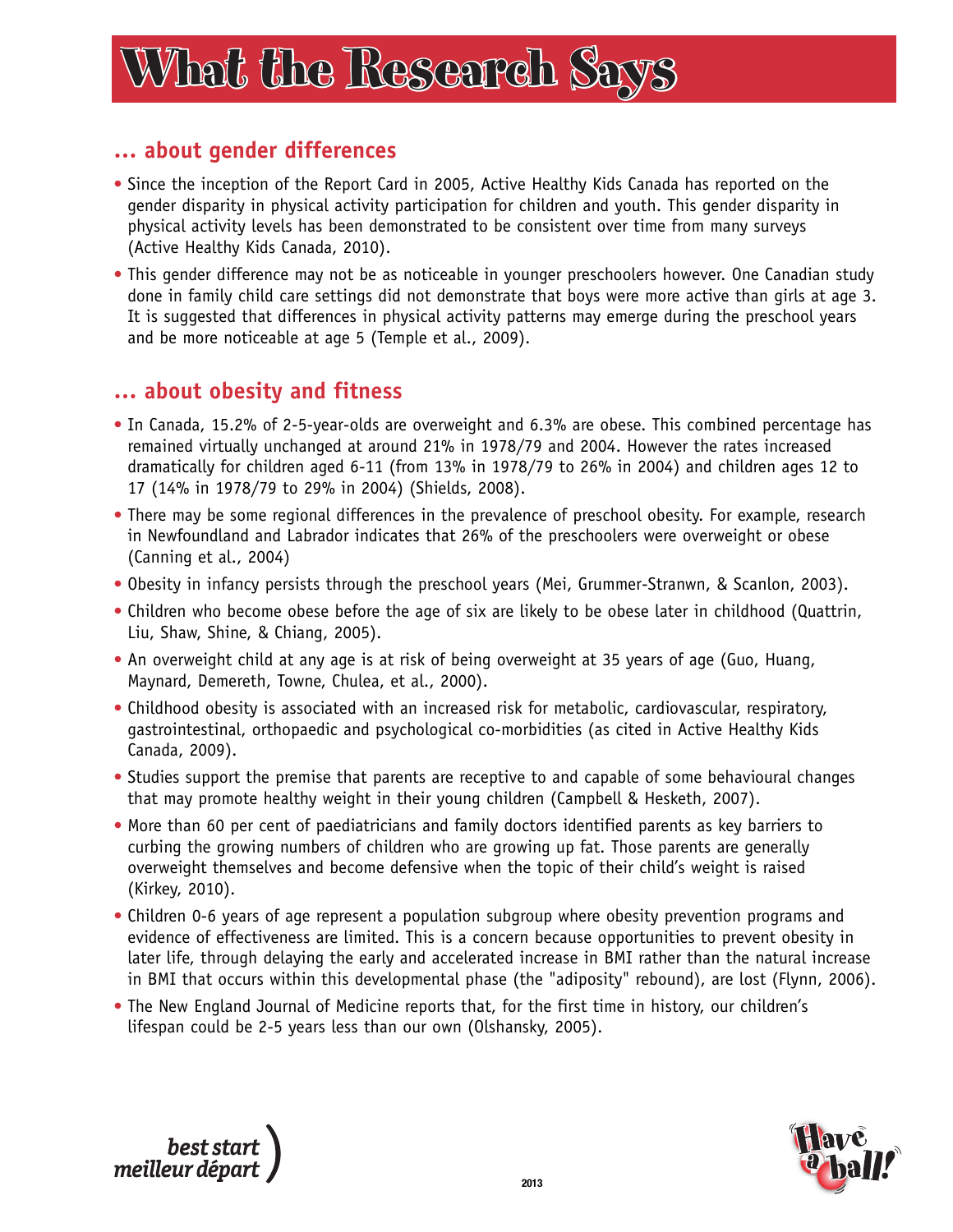#### **… about children with a disability?**

- Approximately half of children with disabilities who participated in of the 2006 *Participation and Activity Limitation Survey (PALS)* took part in organized sports activities (with a coach or instructor) outside of school hours (as cited in Active Healthy Kids Canada, 2009).
- 60% of children with disabilities report that they seldom or never play games with friends (as cited in Active Healthy Kids Canada, 2009).
- Children with disabilities prefer more informal activities and participate in less formal activities than children with typical development. When children with disabilities participate in physical activities, they tended to participate at lower intensity levels than children with typical development. The top 5 most enjoyed activities for children with disabilities were:
	- 1) going to the movies,
	- 2) watching TV or a rented movie,
	- 3) going on a full-day outing,
	- 4) horseback riding, and
	- 5) doing snow sports (King, Petrenchik, Law, & Hurley, 2009).
- Canadian children with intellectual disabilities have lower cardiovascular fitness than Canadian children with typical development (as cited in Active Healthy Kids Canada, 2009).
- Canadian children with activitylimiting conditions visit health professionals more often (as cited in Active Healthy Kids Canada, 2009).



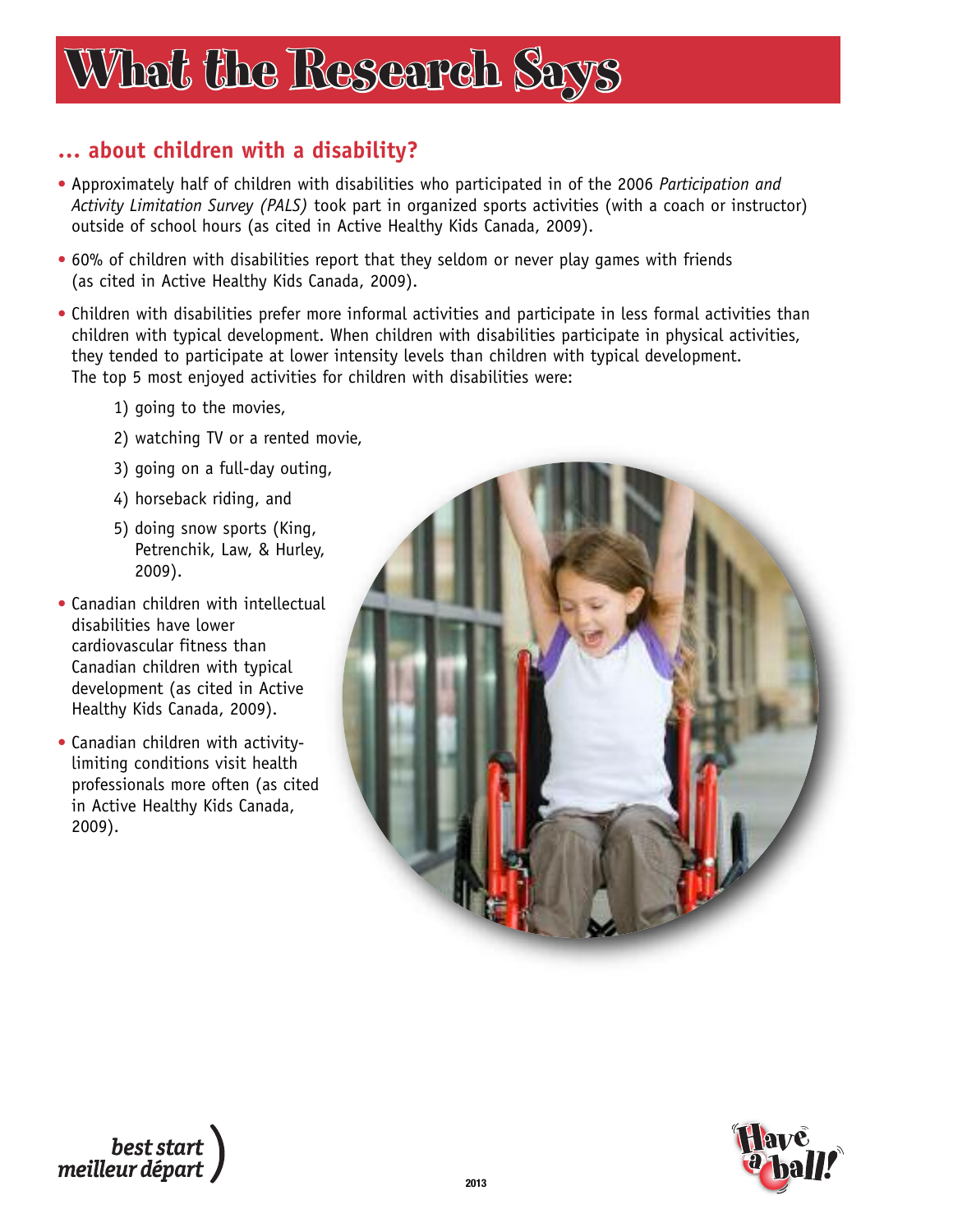### Canadian Physical Activity Guidelines

#### **FOR THE EARLY YEARS - 0 – 4 YEARS**

For healthy growth and development:



Infants (aged less than 1 year) should be physically active several times daily – particularly through interactive floor-based play.



Toddlers (aged 1–2 years) and preschoolers (aged 3–4 years) should accumulate at least 180 minutes of physical activity at any intensity spread throughout the day, including:



A variety of activities in different environments;



Activities that develop movement skills;

Progression toward at least 60 minutes of energetic play by 5 years of age.

More daily physical activity provides greater benefits.

#### **Being active as an infant means:**

- Tummy time
- Reaching for or grasping balls or other toys
- Playing or rolling on the floor
- Crawling around the home

#### **Being active can help young kids:**

- Any activity that gets kids moving
- Climbing stairs and moving around the home
- Playing outside and exploring their environment
- Crawling, brisk walking, running or dancing

The older children get, the more energetic play they need, such as hopping, jumping, skipping and bike riding.

#### **Being active can help young kids:**

- Maintain a healthy body weight
- Improve movement skills
- Increase fitness
- Build healthy hearts
- Have fun and feel happy
- Develop self-confidence
- Improve learning and attention

#### **All activity counts. Try these tips to get young kids moving:**

- ❑ Create safe spaces for play.
- ❑ Play music and learn action songs together.
- Dress for the weather and explore the outdoors.
- ❑ Make time for play with other kids.
- Get where you're going by walking or biking.

### Any way, every day. Get active together!

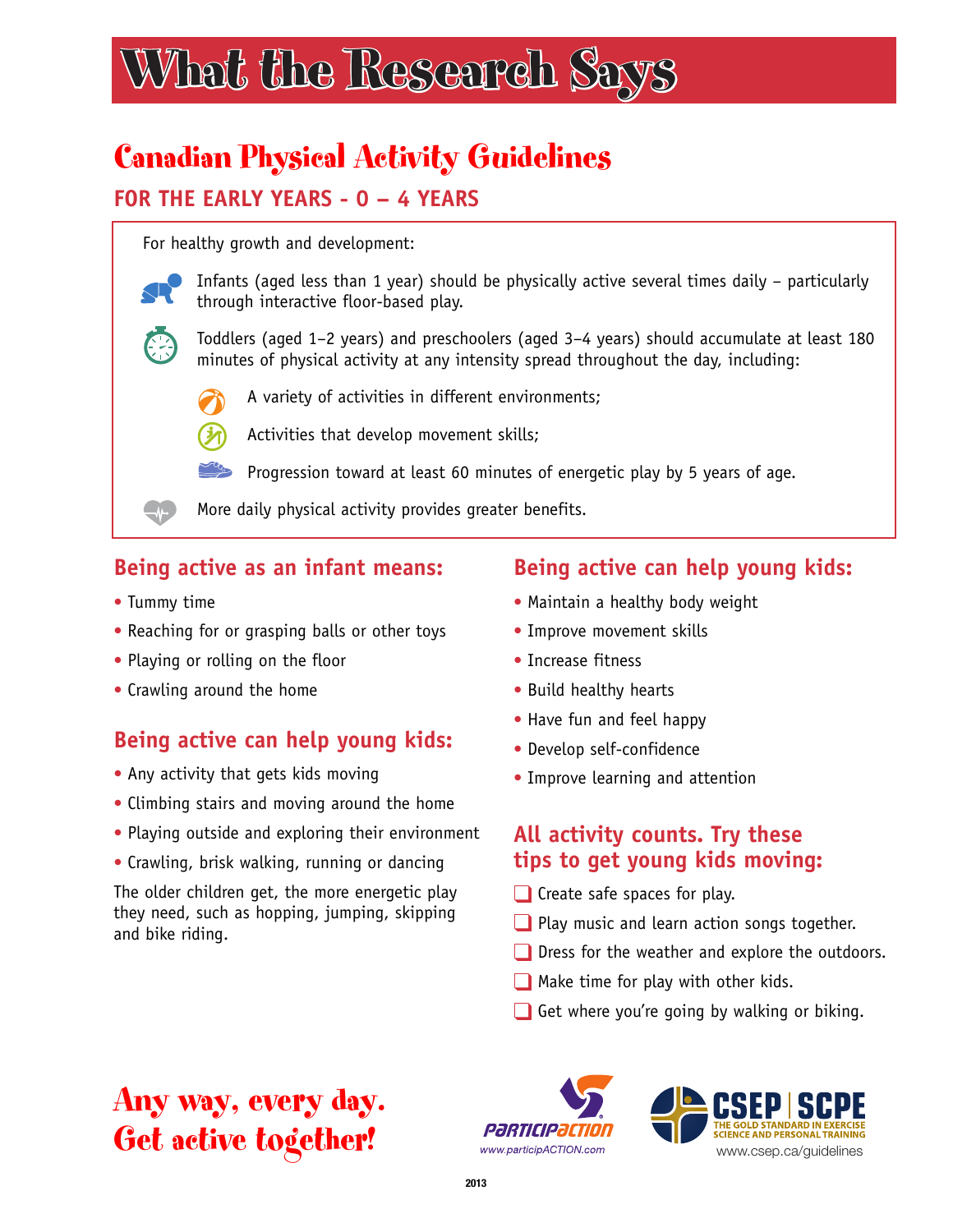# What the Research Says What the Research Says

### Canadian Sedentary Behaviour Guidelines

#### **FOR THE EARLY YEARS - 0 – 4 YEARS**

For healthy growth and development, caregivers should minimize the time infants (aged less than 1 year), toddlers (aged 1–2 years) and preschoolers (aged 3–4 years) spend being sedentary during waking hours. This includes prolonged sitting or being restrained (e.g., stroller, high chair) for more than one hour at a time.



E.

For those under 2 years, screen time (e.g., TV, computer, electronic games) is not recommended.

For children 2–4 years, screen time should be limited to under one hour per day; less is better.

#### **The Lowdown on the Slowdown: what counts as being sedentary**

Sedentary behaviours are those that involve very little physical movement while children are awake, such as sitting or reclining:

- in a stroller, high chair or car seat
- watching television
- playing with non-active electronic devices such as video games, tablets, computers or phones

#### **Spending less time being sedentary can help young kids:**

- Maintain a healthy body weight
- Develop social skills
- Behave better
- Improve learning and attention
- Improve language skills

### There's no time like right now to get up and get moving!





#### **So cut down on sitting down. To reduce young children's sedentary time, you can:**

- ❑ Limit use of playpens and infant seats when baby is awake.
- Explore and play with your child.
- ❑ Stop during long car trips for playtime.
- Set limits and have rules about screen time.
- ❑ Keep TVs and computers out of bedrooms.
- Take children outside every day.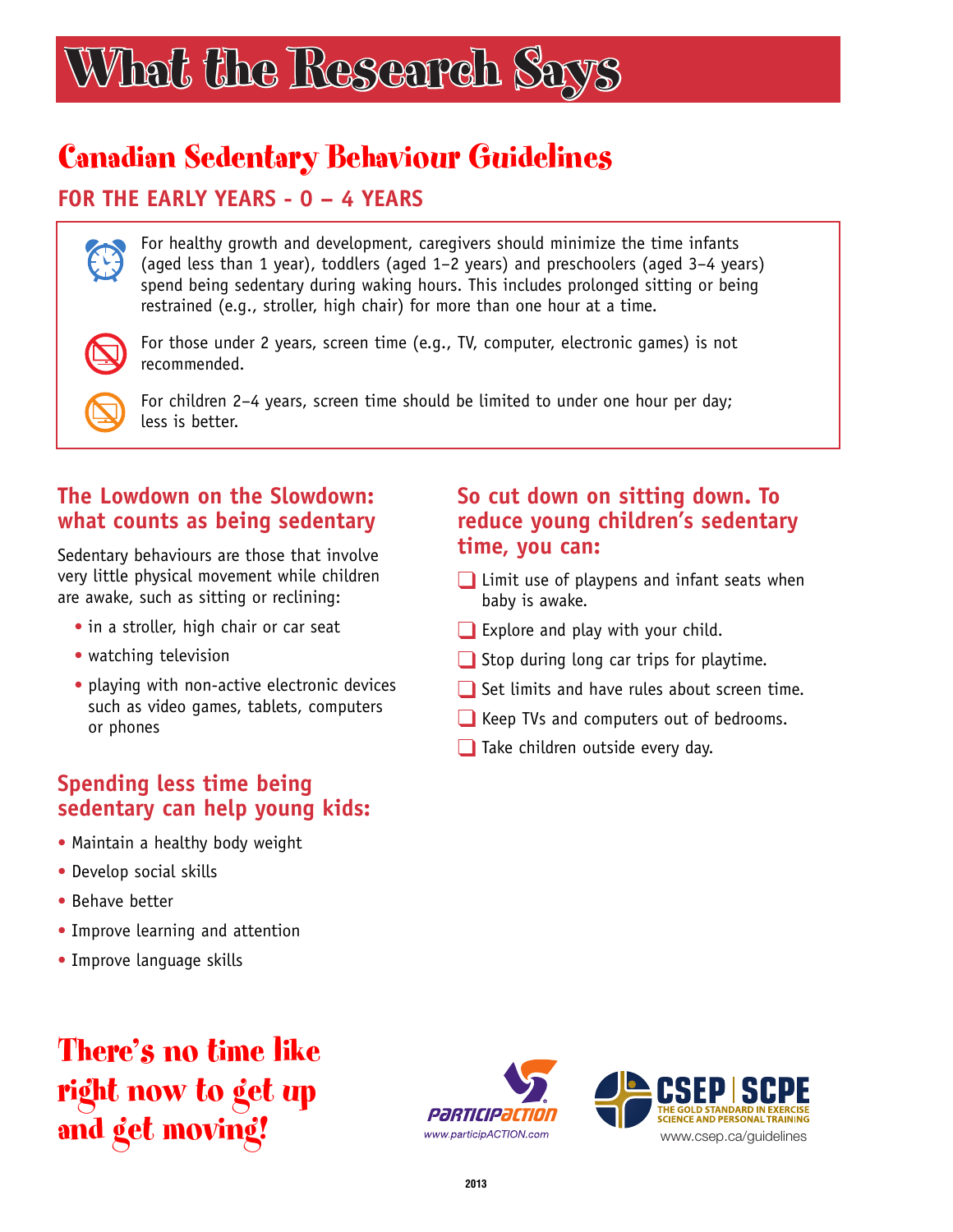## What the Research Says What the Research Says hat

### **References**

- Active Healthy Kids Canada. (2009). *Active kids are fit to learn.* Retrieved February 20, 2013, from http://dvqdas9jty7g6.cloudfront.net/reportcard2009/ahkc-longform\_web\_final.pdf.
- Active Healthy Kids Canada. (2010). *2010 Active Healthy Kids Canada Report Card on Physical Activity for Children and Youth.* Retrieved February 20, 2013, from http://dvqdas9jty7g6.cloudfront.net/reportcard2010/2010ActiveHealthyKidsCanadaReportCard-longform.pdf.
- Anderson, L. (2008). *Physical activity of preschool aged children in child care settings.* Retrieved February 20, 2013, from www.mtroyal.ca/wcm/groups/public/documents/pdf/conted\_ihi\_phedfinal.pdf.
- Alpert, B., Field, T., Goldstein, S., & Perry, S. (1990). Aerobics enhances cardiovascular fitness and agility in preschoolers. *Health Psychology*, 9, 48-56.
- Barnett, L., van Beurden, E., Morgan, P., Brooks, L., & Beard, J. (2009). Childhood motor skill proficiency as a predictor of adolescent physical activity. *Journal of Adolescent Health*, 44, 252-259.
- Blair, S. N. (1992). Are American children and youth fit? The need for better data. *Research Quarterly for Exercise and Sport*, 63(2), 120-123.
- Brown, W., Pfeiffer, K., McIver, K., Dowda, M., Addy, C., & Pate, R. (2009). Social and environmental factors associated with preschoolers' nonsedentary physical activity. Child Development. 80, 45-58. Retrieved February 20, 2013, from www.sph.sc.edu/USC\_CPARG/pdf/Brown\_childdev.pdf.
- Campbell, K. J., & Hesketh, K. D. (2007). Strategies which aim to positively impact on weight, physical activity, diet and sedentary behaviours in children from zero to five years: A systematic review of the literature. *Obesity Reviews*, 84(4), 327-338.
- Canadian Fitness and Lifestyle Research Institute. (2005). *Do as I do*.
- Canadian Fitness and Lifestyle Research Institute and ParticipACTION. (2010). *Seasonal variations in physical activity.* Retrieved February 20, 2013, from www.cflri.ca/media/node/306/files/ResearchFile\_ENG\_January\_Final.pdf.
- Canning, P. M., Courage, M. L., & Frizzell, L. M. (2004). Prevalence of overweight and obesity in a provincial population of Canadian preschool children. *Canadian Medication Association Journal*, 171(1), 240-242.
- Christakis, D. (2009). The effects of infant media usage: What do we know and what should we learn? *Acta Paediatrica*, 98, 8-16.
- Cosco, N., Moore, R., & Islam, M. (2010). Behavior mapping: a method for linking preschool physical activity and outdoor design. *Medicine & Science in Sports & Exercise*, 42(3), 513-519.
- Department of Health and Human Services. (2009). *Call to activity: Getting kids moving in the great outdoors.* Retrieved February 20, 2013, from [ftp://www.co.missoula.mt.us/ruralftp/Parks/2008ChildrenNatureSummit-](ftp://www.co.missoula.mt.us/ruralftp/Parks/2008ChildrenNatureSummit-ResourceKit/Research%20and%20Reports/Call%20to%20Activity-%20Getting%20Kids%20Moving%20for%20the%20Great%20Outdoors.pdf)ResourceKit/Research and Reports/Call to Activity- Getting Kids Moving for the Great Outdoors.pdf.

Eastman, W. (1997). Active living: Physical activities for infants, toddlers, and preschoolers. *Early Childhood Education Journal*, 24(3), 161-164.

Ekeland, E., Heian, F., & Hagen, K. B. (2005). Can exercise improve self esteem in children and young people? A systematic review of randomized controlled trials. *British Journal of Sports Medicine*, 39(11), 792-798.



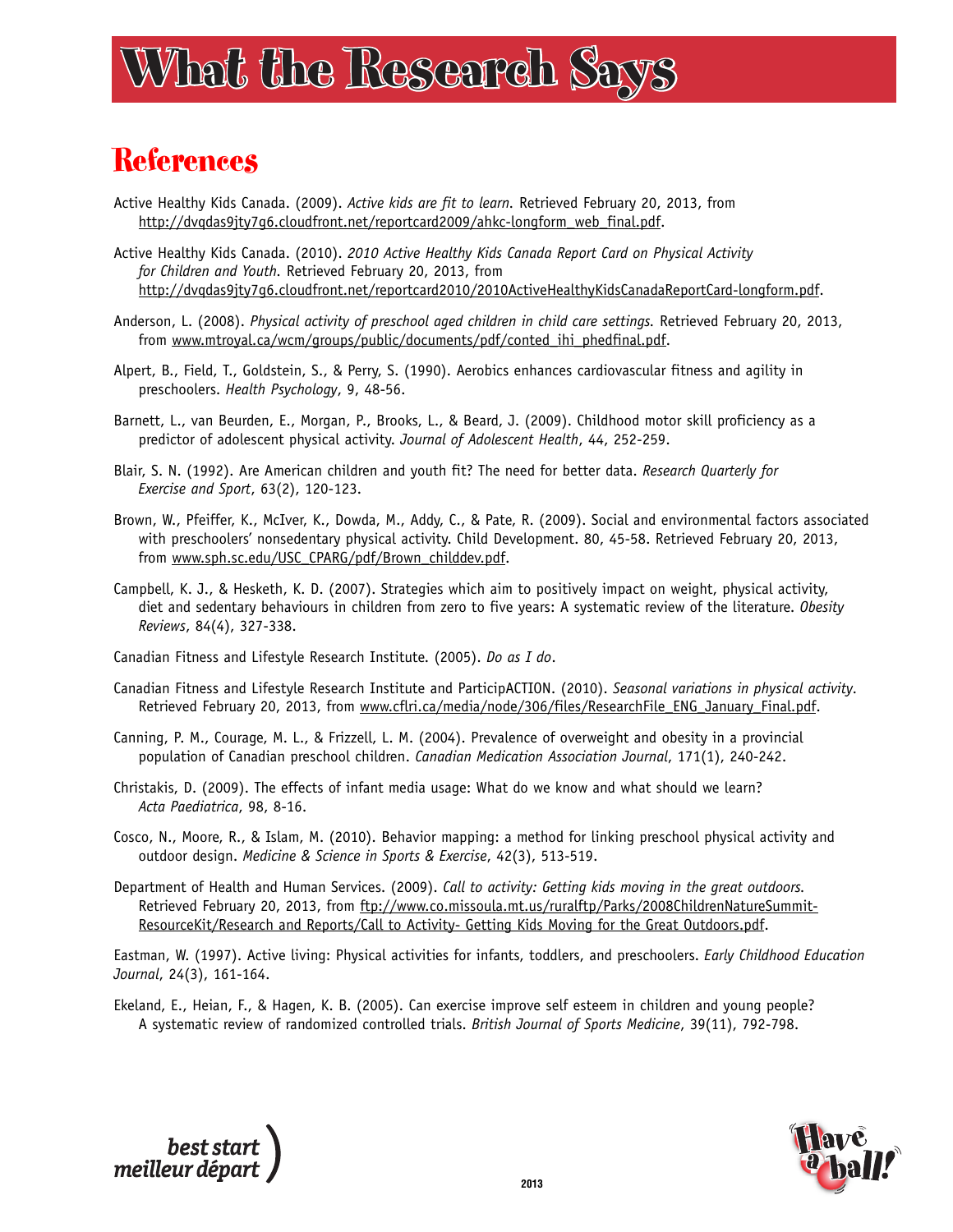- Fisher, A., Reilly, J., Kelly, L., Montgomery, C., Williamson, A., Paton, J., et al. (2005). Fundamental movement skills and habitual physical activity in young children. *Medicine & Science in Sports & Exercise*. 37, 684-688.
- Flynn, M. A., McNeil, D. A, Maloff, B., Mutasingwa, D., Wu, M., Ford, C., et al. (2006). Reducing obesity and related chronic disease risk in children and youth: a synthesis of evidence with 'best practice' recommendations. *Obesity Reviews*, 1, 7-66. Retrieved February 20, 2013, from www.health-evidence.ca/articles/show/16889.
- Freedman, D., Kettel, K. L., Serdula, M., Dietz, W., Srinivasan, S., & Berenson, G. (2005). The relation of childhood BMI to adult adiposity: the Bogalusa Heart Study. Pediatrics. 115, 22-27.
- Government of Nova Scotia. (2010). *Active kids, healthy kids*. Retrieved February 20, 2013, from www.gov.ns.ca/hpp/pasr/akhk-intro.asp.
- Gallahue, D. L. & Ozmun, J. C. (2006). Motor development in young children. In B. Spokek and O. N. Saracho (Eds.). *Handbook of research on the education of young children (2nd Ed.)*. Mahwah, NJ: Lawrence Erlbaum Associates.
- Guo, S. Huang, C., Maynard, L., Demereth, E., Towne, B., Chulea, W., et al. (2000). Body mass index during childhood, adolescence and young adulthood in relation to adult overweight and adiposity: the Fels Longitudinal Study. *International Journal of Obesity*, 24, 1628-1635.
- Haywood, K., Getchell, N. (2005). *Life Span Motor Development*. Champaign, IL: Human Kinetics.
- He, M., Irwin, J. D., Sangster Bouck, L. M., Tucker, P. & Pollett, G. L., (2005). Screen-viewing behaviors among preschoolers parents' perceptions. *American Journal of Preventive Medicine*, 29(2), 120-125.
- Health Canada. (2009). *Healthy living: Physical Activity*. Retrieved February 20, 2013, from www.hc-sc.gc.ca/hl-vs/physactiv/index-eng.php
- Janz, K., Burns, T., Torner, J., Levy, S., Paulos, R., Willing, M., et al. (2001). *Physical activity and bone measures in young children: the Iowa bone development study. Pediatrics. 107*, 1387-1393.
- King, G., Petrenchik, T., Law, M., & Hurley, P. (2009). The enjoyment of formal and informal recreation and leisure activities: a comparison of school-aged children with and without physical disabilities. *International Journal of Disability, Development and Education*. 56, 109-130.
- Kirkey, S. (2010). Parents of fat kids refuse to see problem: doctor survey. *Postmedia News*. September 26, 2010. Retrieved February 20, 2013, from www.childhoodobesitydeerpark.com/?p=128.
- Lawlis, T., Mikhailovich, K. & Morrison, P. (2009). *Physical activity programs in long day care and family day care settings*. Retrieved February 20, 2013, from [www.earlychildhoodaustralia.org.au/australian\\_journal\\_of\\_early\\_childhood/ajec\\_index\\_abstracts/](http://www.earlychildhoodaustralia.org.au/australian_journal_of_early_childhood/ajec_index_abstracts/physical_activity_programs_in_long_day_care_and_family_day_care_settings.html) physical activity programs in long day care and family day care settings.html.
- McWilliams, C., Ball, S., Benjamin, S., Hales, D., Vaughn, A., Ward, D. (2009). Best-practice guidelines for physical activity at child care. *Pediatrics*, 124, 1650-1659.
- Mei, Z., Grummer-Strawn, L. & Scanlon, K. (2003). Does overweight in infancy persist through the preschool years? An analysis of CDC Pediatric Nutrition Surveillance System data. *Sozial- und Präventivmedizin/Social and Preventive Medicine*, 48, 161-167.
- Murata, N., Maeda, J. (2002). Structured play for preschoolers with developmental delays. *Early Childhood Education Journal*, 29, 237-240.

best start<br>meilleur départ